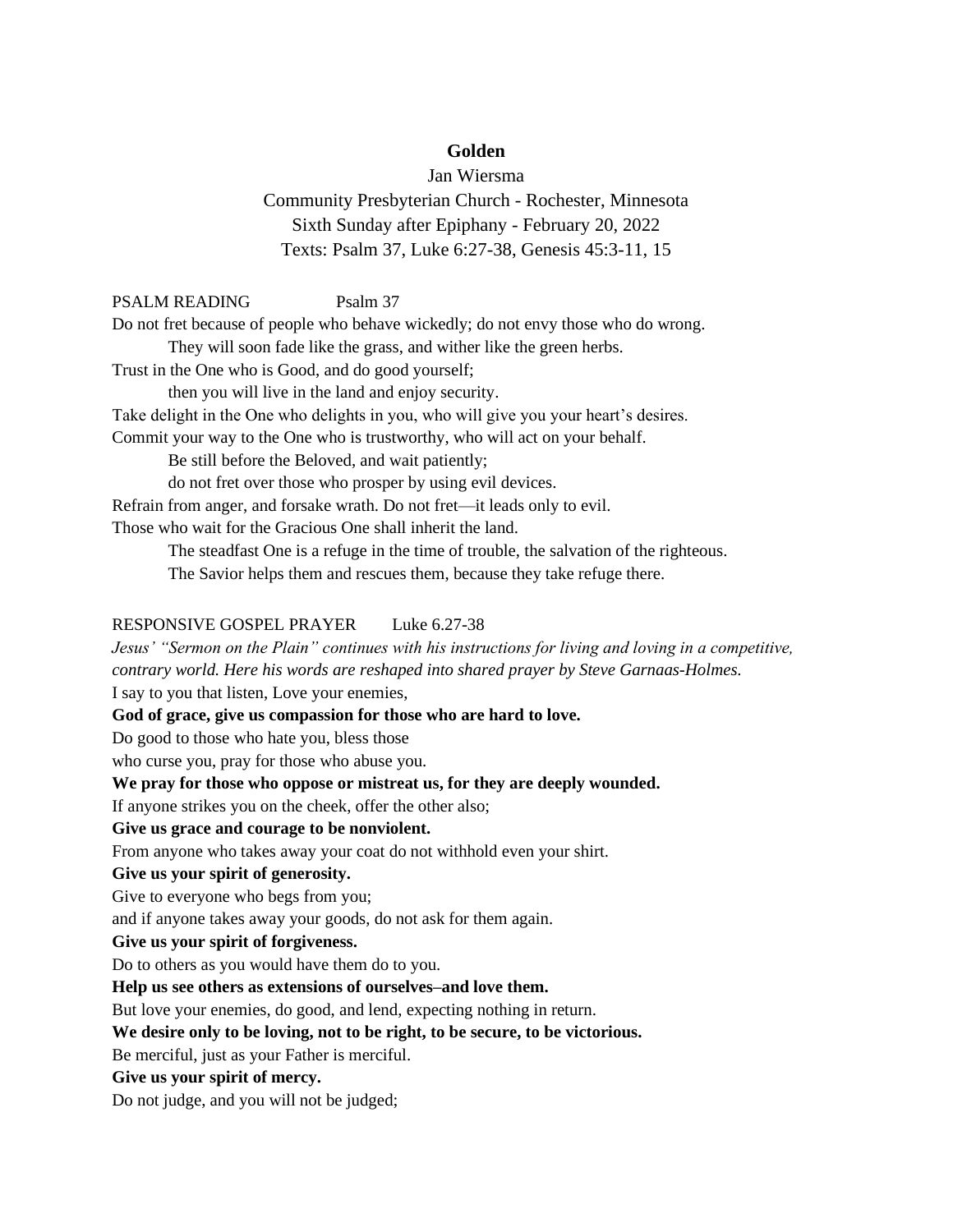do not condemn, and you will not be condemned. Forgive, and you will be forgiven; give, and it will be given to you. A good measure, pressed down, shaken together, running over, will be put into your lap; for the measure you give will be the measure you get back. **May we love as you have loved us. We pray in the name and the spirit and the company of Christ. Amen.**

# SCRIPTURE READING Genesis 45.3-11, 15 (read by Pastor Jan)

*That entertaining clip from Joseph and the Amazing Technicolor Dreamcoat actually picks up a thread from the middle of the story. Joseph knows his brothers, but they don't know him. He sends them home with food, but keeps one back until they return with the youngest brother, Benjamin. Finally, in this touching scene, they do return and all is revealed.* 

Joseph said to his brothers, "I am Joseph. Is my father still alive?" But his brothers could not answer him, so dismayed were they at his presence. Then Joseph said to his brothers, "Come closer to me." And they came closer. He said, "I am your brother, Joseph, whom you sold into Egypt. And now do not be distressed, or angry with yourselves, because you sold me here; for God sent me before you to preserve life. For the famine has been in the land these two years; and there are five more years in which there will be neither plowing nor harvest. God sent me before you to preserve for you a remnant on earth, and to keep alive for you many survivors. So it was not you who sent me here, but God; he has made me a father to Pharaoh, and lord of all his house and ruler over all the land of Egypt. Hurry and go up to my father and say to him, 'Thus says your son Joseph, God has made me lord of all Egypt; come down to me, do not delay. You shall settle in the land of Goshen, and you shall be near me, you and your children and your children's children, as well as your flocks, your herds, and all that you have. I will provide for you there—since there are five more years of famine to come—so that you and your household, and all that you have, will not come to poverty.' And he kissed all his brothers and wept upon them; and after that his brothers talked with him. Holy Wisdom, Holy Word. **Amen.**



For the past two weeks, if you've paid attention to the news at all, you've heard about people going for the gold in Beijing. In my opinion, whether or not an athlete goes home with a gold medal, every one of them has superpowers. How can human bodies even do those things? At the same time, we've seen powers menacing each other in eastern Europe. Superpowers? Well, super threats, anyway. Nothing about that situation feels golden. But I have good news for you today. You have a superpower, and it is golden! AKA, "the Golden Rule." AKA, "Love your enemies." Not just *love*, though love is powerful in any form. Your superpower means loving your enemies, specifically. For most of us that feels about as attainable as Olympic gold.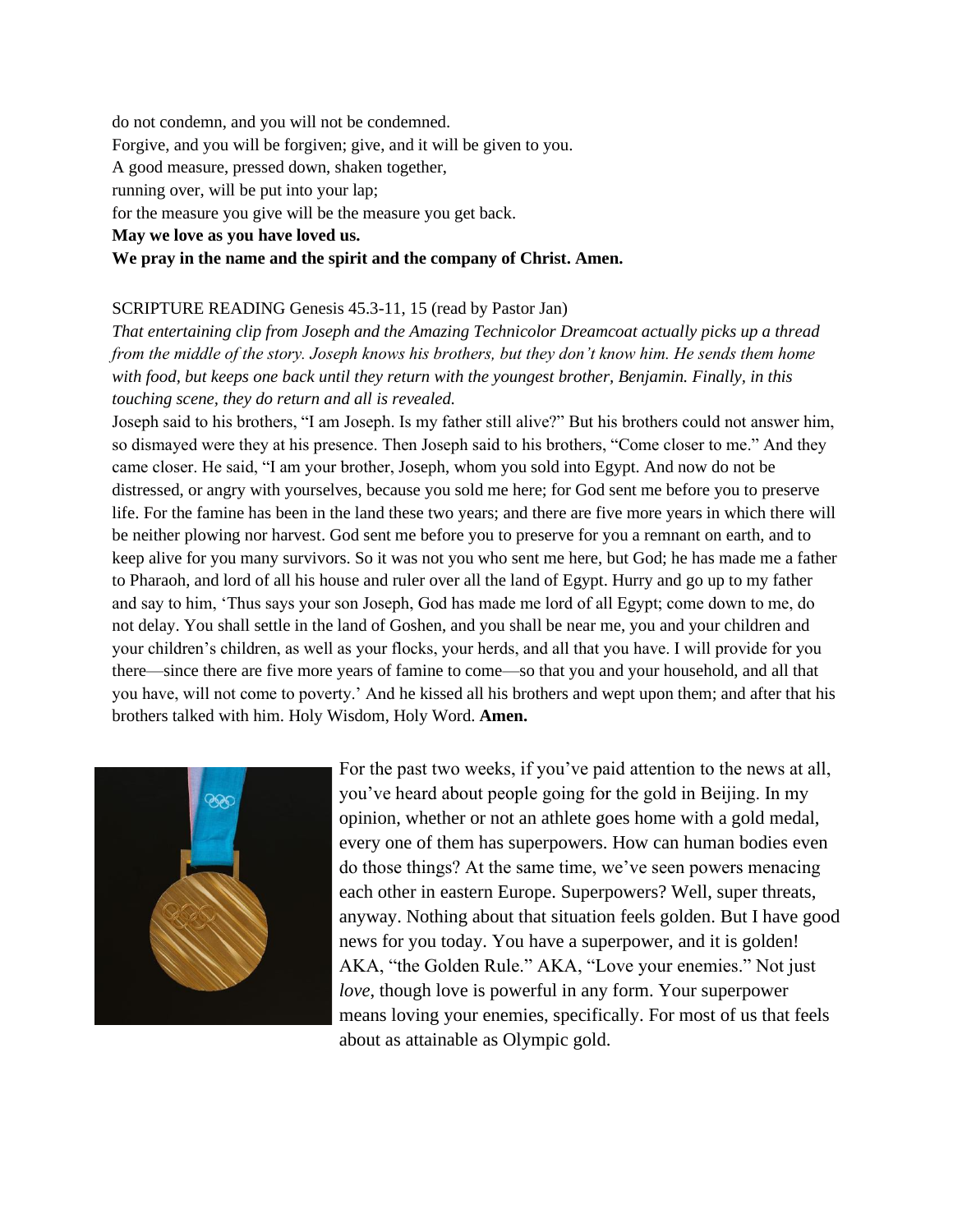So let's go back to the Joseph story. We know the beginning: how Joseph was an arrogant little know-it-all, how his 10 older brothers argued about whether to kill him outright or just leave him to die, and ended up selling him as a slave to Egypt, where he was falsely accused and imprisoned for years. Through shrewdness and sheer smarts (and lots of divine assistance), he rose to a position of power that enabled him to save his family from starving in a famine that affected the whole world as they knew it. That's the outline of the story. Here's the part we don't always pick up on. In the beginning, Joseph is not especially kind or loving. He's a smooth operator, a clever administrator. He's rewarded by the Pharaoh with a golden necklace and a free hand in running the country. But God is kind to Joseph. Here's the truth: God doesn't measure Joseph by the kindness he's shown but by the kindness he needs. Joseph's success is not a reward from God, but a gift. And God doesn't measure us by how kind we are, either, but by how much kindness we need.

Here's another part of the story we might miss. Joseph weeps. He weeps no less than eight times in the course of this story. This is the fifth time. Why do people weep? I think we weep when our hearts are broken, and when they're broken open. The narrator doesn't tells us that Joseph cries when he's sold as a slave, or when he's thrown into prison. He doesn't weep at all until he meets his brothers again after so many years. Then his heart is broken open and his superpower is unleashed. He finds he can love the ones who wanted to kill him, who sold him for silver. God's mercy breaks through and wakes up his heart. Then he can weep. And forgive. And move on.



Maybe some of you remember the story of Immaculée Ilibagiza. She's a member of the Tutsi tribe from Rwanda. Her family was murdered in the Hutu genocide in 1994. The Tutsis and Hutus had lived together in the same villages; they were neighbors, friends. Until they weren't. She survived because a Hutu Christian pastor hid her and seven other women in a 3' by 4' bathroom for 91 days. Some time after the war was over and she was freed, she visited the local Hutu man who had murdered her family. By then, he was in prison. She forgave that man. She says, "I didn't go to see him with the intention of forgiving him. It just happened." Nor did she spend her three months of imprisonment praying for the killers. No, she says, she passed through all the stages of rage and anger, plotting revenge on the ones who were slaughtering her people. Until something shifted in her. God didn't measure her kindness, but how much kindness she needed. She finally awakened to her own Christian faith on a new level. The Tutsi jailor who let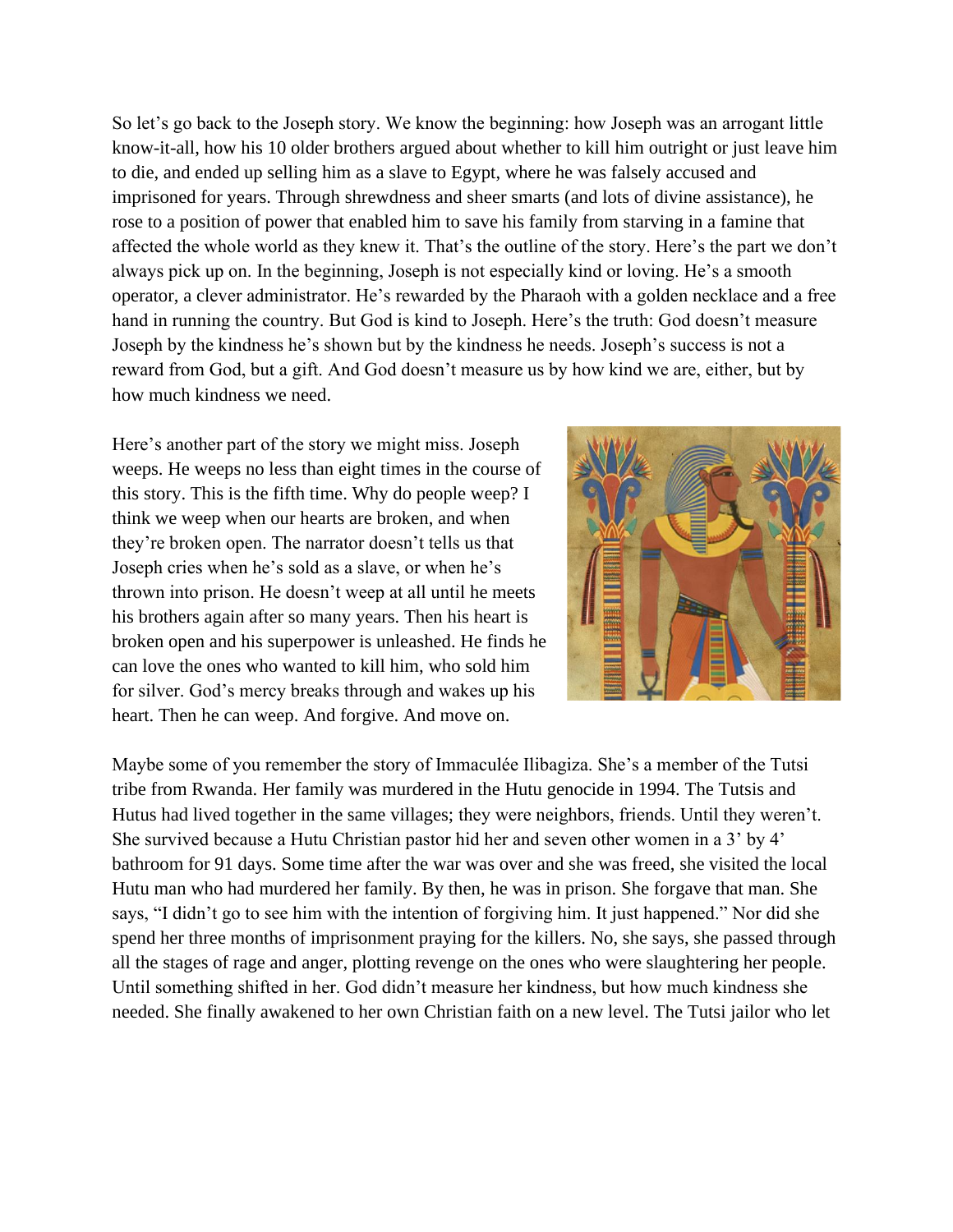

her see the killer was sympathetic - at first. But when she forgave the Hutu, he got angry. He didn't understand how God had unleashed her superpower in that tiny bathroom.

How can the human spirit even do such things? How can we really love our enemies, the ones who trample others on their way to the top, or the ones who hurt us or our loved ones? How can we not hate them? The answer comes up in the psalm. Three times: "Don't fret." "Don't fret because

of the wicked. Don't

fret over those who succeed by being bad. Don't fret—it only leads to evil." Now, I consider myself something of an expert on fretting, so I had to investigate. Turns out the original word means "to kindle" or "to burn." And the form used here changes the meaning to something like, "*to cause yourself* to burn." Have you noticed how so many words for anger are associated with heat? "I was really burned up." "He just boiled over." "She was so mad there was steam



coming out of her ears." The ancient Hebrews understood that fretting is anger we inflict on ourselves. It's like lighting a campfire. You start small, but you keep feeding it and feeding it, blowing on it and blowing on it, and pretty soon you have an all-out blaze. I can do that. I think I'm walking around loving everyone, but say a certain name and the flames leap into life and all of a sudden I'm fuming again. It doesn't feel good. Why do I do it? Because I need mercy.

Fortunately, God doesn't judge us by the kindness that we give but by the kindness that we need. We need to get mercy before we can show mercy. Our past needs to be healed before our superpower can be unleashed. Fretting over injustice done to you, hating because you've been hurt or hated is like clutching the keys to your own jail.



You know, Pharaoh might have given Joseph a golden collar and a lot of power, but Joe was a slave until his heart was broken and he learned how to weep. Immaculée Iligabazi might have walked out of the bathroom where she was hidden, but she wasn't really free until she found herself forgiving the man who killed her family. God moved in both of them, loving them into freedom. God moves in you, breaking your heart open with kindness. With all the mercy you need.

One more thing must be said: Just because you have this superpower doesn't mean you need to stay in the crosshairs of someone intent on harming you. That's true of victims of domestic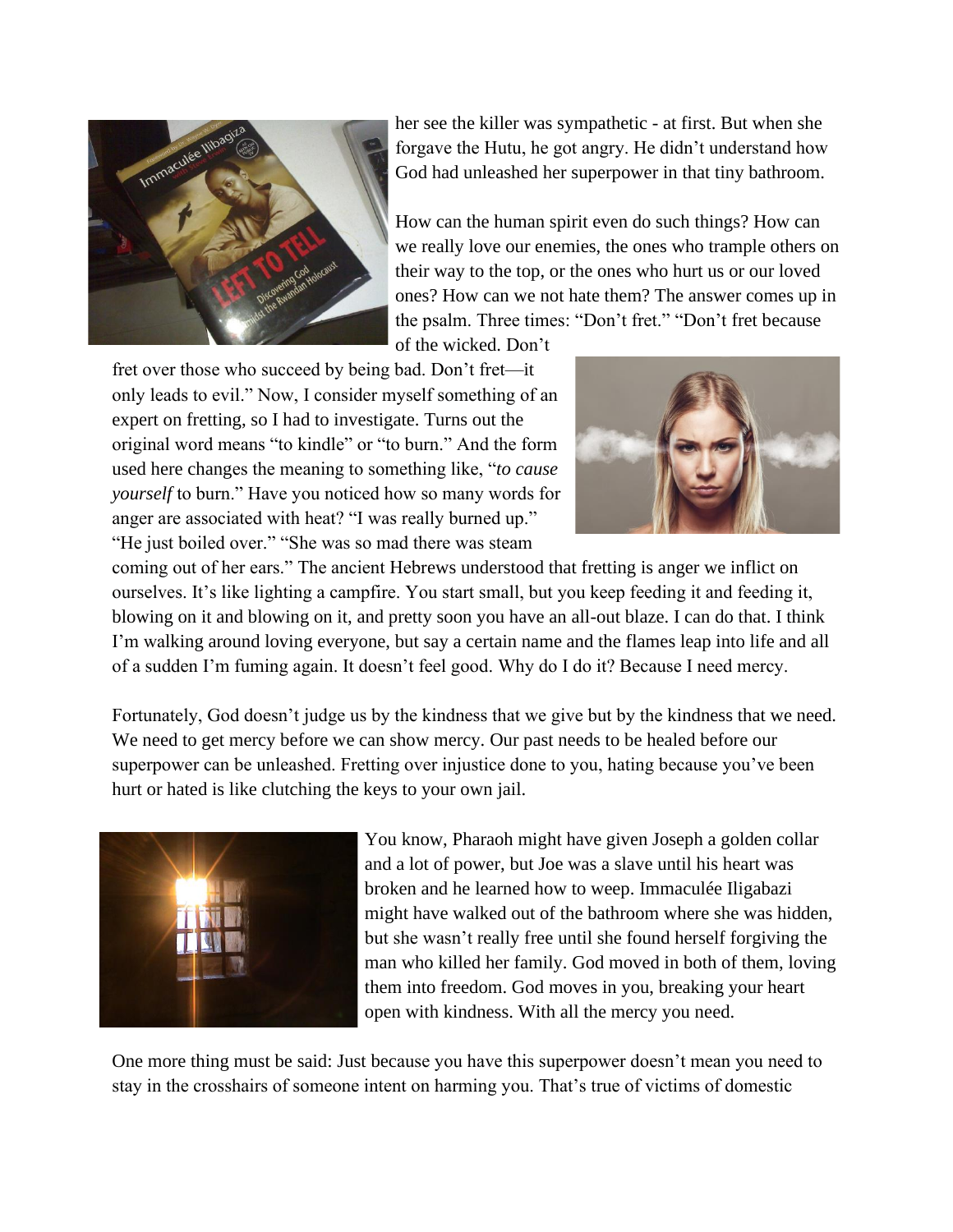violence, it's true of victims of racist violence whether it comes in the form of police brutality or daily humiliations, and it's true of victims of large-scale, global violence. Loving your enemy does not mean inviting them to hurt you again. It does mean recognizing that they are victims, too. Love your enemies; do good to those who hate you.



Some people say that these are the words that got Jesus crucified. There's probably some truth in that. But we've also heard that the Golden Rule is a universal truth. For some reason, this week I kept getting this message of the superpower of the heart and loving your enemies and the teaching, "Hate never ceases by hatred; only by love is it healed." And the interesting thing is, the message kept coming from non-Christians. From Buddhists and mindfulness teachers. It happened three times. Then it happened again while I was in the process of writing this message. The references are here, if you want to check them out. All this

wisdom from other faith practices - and I will say I honor and respect those traditions, too. And yet, this is also so much a part of our own heritage, both from the Hebrew Scripture and the Jesus story. It's more than what Jesus taught, it's who he was and is. I find it tragic that we Christians have so often used our faith as a weapon and not as a path for healing. But we can change that. God can change that in us. Give us that superpower. Really. I'll leave you with a poem by the Christian pastor who wrote our responsive gospel prayer, Steve Garnaas-Holmes:

God is Love, not payback.

The Merciful One does not measure your kindness, only your need for kindness.

The more sinful you are, the more mercy you lack. God completes you.

God is merciful. God is mercy itself, infinite, never withheld.